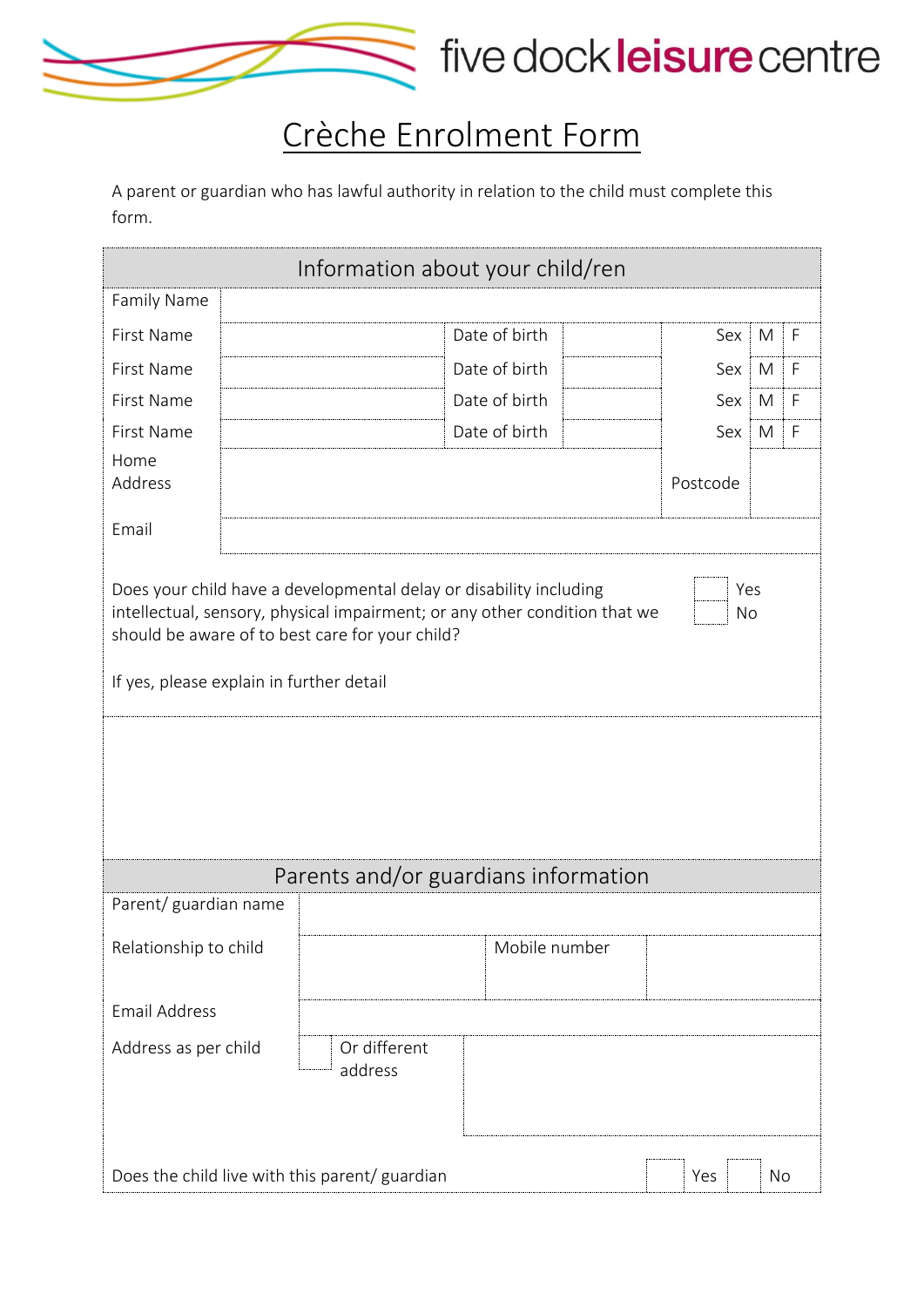

## five dockleisure centre

| <b>Emergency Contact</b><br>(other than yourself)                                                                                                                                                                                                                                                                                                                                                                                                                                                                                                                                                                                                                                                                                                                                                                                     |                                    |               |                                     |                          |
|---------------------------------------------------------------------------------------------------------------------------------------------------------------------------------------------------------------------------------------------------------------------------------------------------------------------------------------------------------------------------------------------------------------------------------------------------------------------------------------------------------------------------------------------------------------------------------------------------------------------------------------------------------------------------------------------------------------------------------------------------------------------------------------------------------------------------------------|------------------------------------|---------------|-------------------------------------|--------------------------|
| (required)<br>Relationship to child                                                                                                                                                                                                                                                                                                                                                                                                                                                                                                                                                                                                                                                                                                                                                                                                   |                                    | Mobile number |                                     |                          |
| <b>Email Address</b>                                                                                                                                                                                                                                                                                                                                                                                                                                                                                                                                                                                                                                                                                                                                                                                                                  |                                    |               |                                     |                          |
| Address as per child                                                                                                                                                                                                                                                                                                                                                                                                                                                                                                                                                                                                                                                                                                                                                                                                                  | Or different<br>address            |               |                                     |                          |
| Does the child live with this parent/ guardian                                                                                                                                                                                                                                                                                                                                                                                                                                                                                                                                                                                                                                                                                                                                                                                        |                                    |               | Yes                                 | <b>No</b>                |
|                                                                                                                                                                                                                                                                                                                                                                                                                                                                                                                                                                                                                                                                                                                                                                                                                                       | Court orders relating to the child |               |                                     |                          |
| Are there any court orders relating to the powers, duties,<br>responsibilities or authorities of any person in relation to<br>your child or access to your child?<br>1. If there are court orders in place relating to your child, you must bring the original court<br>order/s for staff to see and a copy to attach to this enrolment form.<br>2. (a) If these orders change the powers of a parent/guardian to: - authorise the taking of the<br>child outside the service by a staff member of the service; - consent to the medical treatment<br>of the child; - request or permit the administration of medication to the child; - collect the<br>child from the service; and/or<br>(b) give these powers to someone else<br>Please describe these changes and provide the contact details of any person given these<br>powers. |                                    |               | No, go to next section<br>following | Yes, please complete the |
|                                                                                                                                                                                                                                                                                                                                                                                                                                                                                                                                                                                                                                                                                                                                                                                                                                       | Child's health information         |               |                                     |                          |
| 1. Does your child have any additional needs?                                                                                                                                                                                                                                                                                                                                                                                                                                                                                                                                                                                                                                                                                                                                                                                         |                                    |               | Yes                                 | No                       |
| If yes, please provide details of any additional needs and the management procedure to be<br>followed with respect to your child's special needs                                                                                                                                                                                                                                                                                                                                                                                                                                                                                                                                                                                                                                                                                      |                                    |               |                                     |                          |
| 2. Does your child have any allergies or sensitivity?<br>If yes, please provide details of any allergies and the management procedure to be followed                                                                                                                                                                                                                                                                                                                                                                                                                                                                                                                                                                                                                                                                                  |                                    |               | Yes                                 | No                       |
| with respect to your child's allergy/ies                                                                                                                                                                                                                                                                                                                                                                                                                                                                                                                                                                                                                                                                                                                                                                                              |                                    |               |                                     |                          |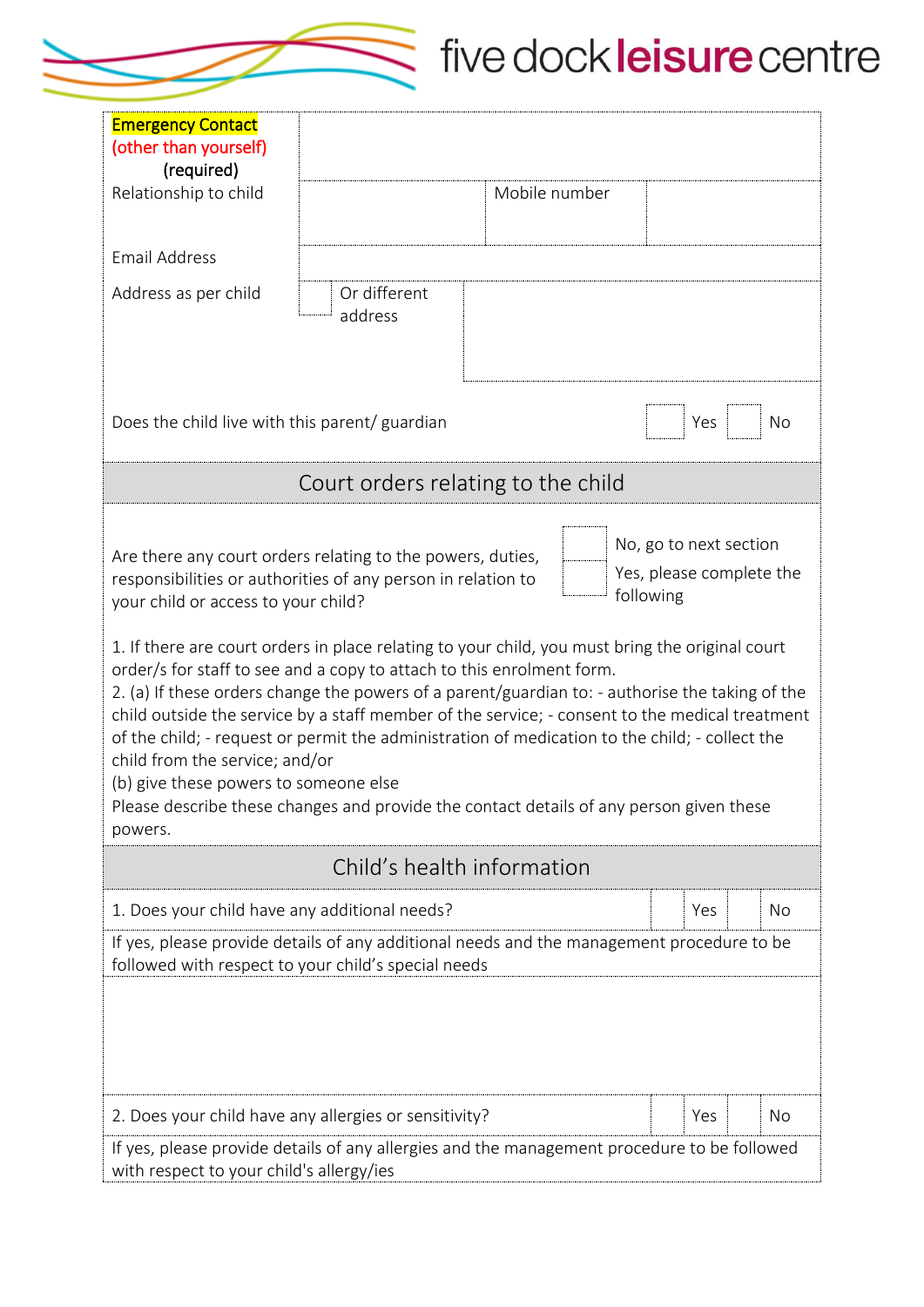## five dockleisure centre

| 3. Anaphylaxis any allergies or sensitivity?                                                                                                                                                                                             |  |     |           |  |
|------------------------------------------------------------------------------------------------------------------------------------------------------------------------------------------------------------------------------------------|--|-----|-----------|--|
| - Has your child been diagnosed with a risk of anaphylaxis?                                                                                                                                                                              |  | Yes | <b>No</b> |  |
| - Does your child have an auto-injection device (eg. Epipen)?                                                                                                                                                                            |  | Yes | <b>No</b> |  |
| - Has an Anaphylaxis or Allergic Reaction Action Plan been provided to<br>the service?                                                                                                                                                   |  | Yes | No        |  |
| In the case of anaphylaxis you will be required to provide the crèche with an individual Action Plan for<br>your child signed by the medical practitioner who is treating them. This will be attached to your child's<br>enrolment form. |  |     |           |  |
| 4. Does your child have any other medical conditions (eg. asthma, epilepsy,<br>diabetes etc. that are relevant to the care of your child?                                                                                                |  | Yes | No        |  |
| Condition                                                                                                                                                                                                                                |  |     |           |  |
| 5. If there is anything else that the crèche should know about your child (e.g. excessive fears,<br>favourite activities, attending other early childhood service or early intervention service,<br>$etc.$ )?                            |  |     |           |  |
|                                                                                                                                                                                                                                          |  |     |           |  |
|                                                                                                                                                                                                                                          |  |     |           |  |
|                                                                                                                                                                                                                                          |  |     |           |  |
|                                                                                                                                                                                                                                          |  |     |           |  |
|                                                                                                                                                                                                                                          |  |     |           |  |
| Child immunisation record                                                                                                                                                                                                                |  |     |           |  |
| Has your child been immunised?                                                                                                                                                                                                           |  | Yes | No        |  |
| Consent                                                                                                                                                                                                                                  |  |     |           |  |
| Photo consent                                                                                                                                                                                                                            |  |     |           |  |
| I/we give permission for Five Dock Leisure Centre educators to take<br>photographic images for use in program documentation, newsletters,<br>social media platforms and inhouse training/education purposes                              |  | Yes | No        |  |
| Sun care<br>I give permission for sunscreen to be applied to my child for outdoor<br>play.                                                                                                                                               |  | Yes | No        |  |
| <b>Emergency evacuation</b>                                                                                                                                                                                                              |  |     |           |  |

 $\leq$